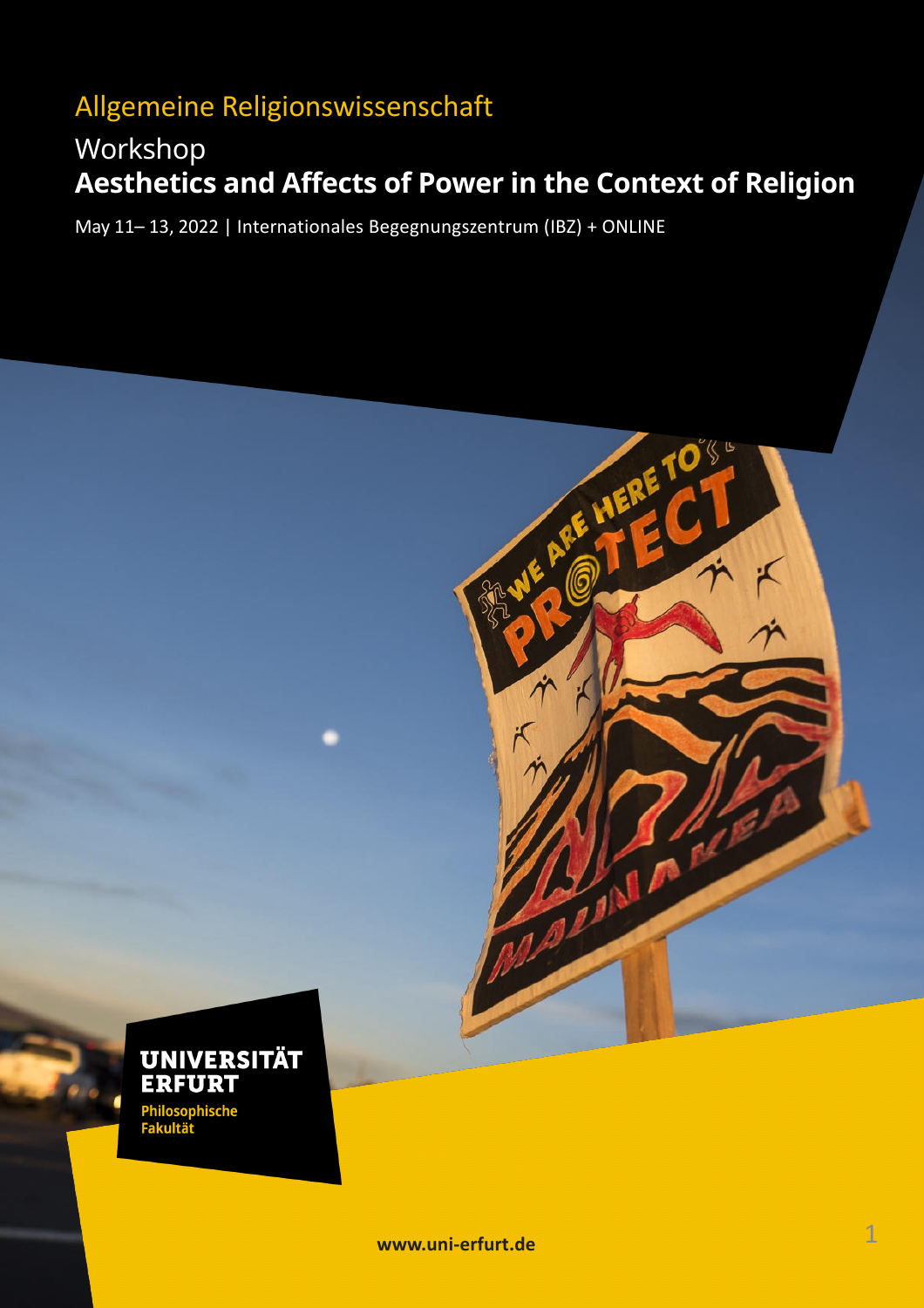## **Workshop**

# **Aesthetics and Affects of Power in the Context of Religion**

## May 11– 13, 2022

Internationales Begegnungszentrum (IBZ) + ONLINE

Religious practices and discourses took and take an especially important role in creating sensory mechanisms that structure power relations by shaping perception via *aesthetic*s and *affects*. The sensory power mechanisms outlive religious practices and expand beyond the religious sphere; they become alive in the body of the aesthetically affected. This workshop aims to understand by case studies and theoretical reflection—how these sensory mechanisms function in different (religious) contexts, such as (post)colonial contact zones and global religious and spiritual practices and movements; how they relate and intertwine with intersectional discourses and practices, such as racism, whiteness, (s)exoticization, secularization; and how they affect the scholarly practice of the study of religion.

We aim our workshop first and foremost to be a place of exchange on method, theory, knowledge to grasp aesthetics and affects of power and to evaluate possibilities to subvert them. For that we are also explicitly interested in aesthetics and affects of disruption and change of power relations and structures.

The workshop will be held in a hybrid format and online participation is open to all interested parties.

For participation please contact: Lina Aschenbrenner, lina.aschenbrenner@uni-erfurt.de

**https://www.unierfurt.de/en/universitaet/aktuelles/veranstaltungsk [alender/eventdetail/aesthetics-and-affe](mailto:lina.aschenbrenner@uni-erfurt.de)cts-ofpower-in-the-context-of-religion**

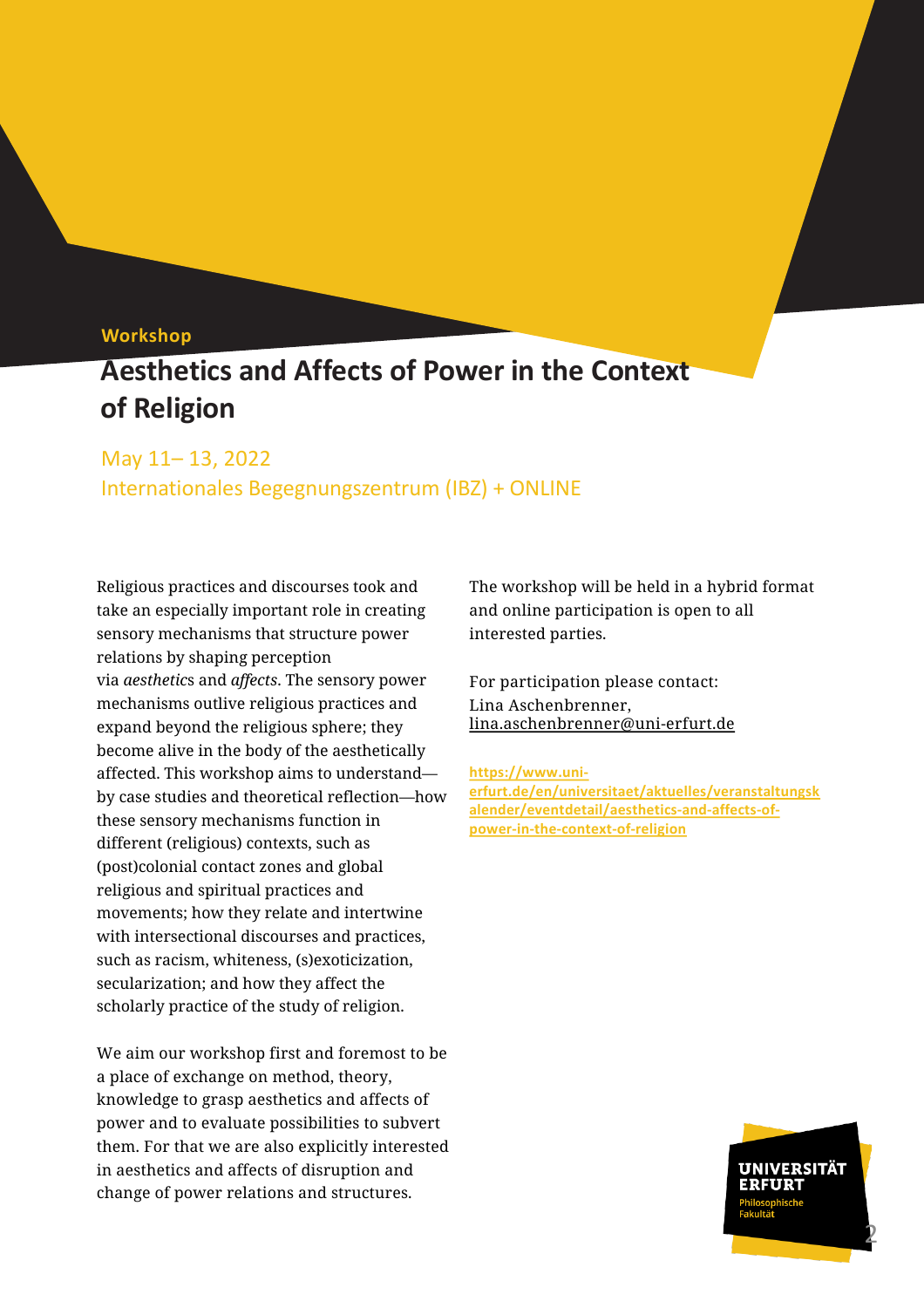May 11–13, 2022 Internationales Begegnungszentrum (IBZ) + ONLINE

| Time           | Wednesday, May 11                                                                    | Thursday, May 12                                                                                                                           | Friday, May 13                                                                                                                                         |
|----------------|--------------------------------------------------------------------------------------|--------------------------------------------------------------------------------------------------------------------------------------------|--------------------------------------------------------------------------------------------------------------------------------------------------------|
| 09:00-10:30 am |                                                                                      | <b>Practice</b>                                                                                                                            | Settings of Aesthetics and Affects of Power 2<br>ONLINE                                                                                                |
|                |                                                                                      | Micaela Terk, Digestive Writing Scores                                                                                                     | Isabella Schwaderer, Aryan Bodies on Stage? On<br>Dance, Race and Religion in Nazi Germany                                                             |
|                |                                                                                      |                                                                                                                                            | Manuel Stadler, The Historical Impact of the<br>Notion of Sin during the French Revolution                                                             |
| 10:30-11:00 am |                                                                                      |                                                                                                                                            | Katharina Waldner, Aesthetics, (Dis-)Embodiment,<br>and Gender in the History of Religious Studies<br>Final discussion and outlook future perspectives |
| 11:00-12:00 pm |                                                                                      | Discussion                                                                                                                                 |                                                                                                                                                        |
| 12.00-02.30 pm |                                                                                      | Lunch (break)                                                                                                                              | Departure                                                                                                                                              |
|                |                                                                                      | Settings of Aesthetics and Affects of Power 1                                                                                              |                                                                                                                                                        |
| 02.30-04.00 pm |                                                                                      | ONLINE                                                                                                                                     |                                                                                                                                                        |
|                |                                                                                      | Yasmina Burezah, Religion and Race in German<br>Hip-Hop: Non-white Aesthetics as a Commodity or<br>Lingua Franca of Emancipation           |                                                                                                                                                        |
|                |                                                                                      | Jessica Albrecht, A girls' School in Sri Lanka-or<br>the Frames of Religion                                                                |                                                                                                                                                        |
|                |                                                                                      | Hanna Griese, Performing National Emotions:<br>Aesthetic Dimensions of the "Torch Lighting<br>Ceremony" for Israel's 70th Independence Day |                                                                                                                                                        |
| 04.00-04.30 pm |                                                                                      | (Coffee) break                                                                                                                             |                                                                                                                                                        |
| 04.30-06.00 pm | Arrival                                                                              | <b>Accessing Aesthetics and Affects of Power</b>                                                                                           |                                                                                                                                                        |
|                |                                                                                      | ONLINE                                                                                                                                     |                                                                                                                                                        |
|                |                                                                                      | Maike Neufend, The Arrangement of Bodies and<br><b>Embodied Affectivity</b>                                                                |                                                                                                                                                        |
|                |                                                                                      | Gerrit Lange, The Goddess is Present: Can (and<br>Should) Film Capture the Nonverbal?                                                      |                                                                                                                                                        |
|                |                                                                                      | Lina Aschenbrenner, Between Aesthetics, Affects,<br>and Power Structures                                                                   |                                                                                                                                                        |
| 06:00-07:00 pm | Welcome                                                                              | <b>Discussion</b>                                                                                                                          |                                                                                                                                                        |
| 07:00-09:00 pm | Dinner                                                                               | Dinner                                                                                                                                     |                                                                                                                                                        |
| 08:00-09:30 pm | Keynote<br>ONLINE                                                                    | Informal get-together                                                                                                                      |                                                                                                                                                        |
|                | Donovan Schaefer, How Reason<br>Gets Racialized: Affect and Queer<br>of Color Theory |                                                                                                                                            | <b>UNIVERSITÄT</b>                                                                                                                                     |
|                |                                                                                      |                                                                                                                                            | FRFIIRT                                                                                                                                                |

3

rmosopi<br>Fakultät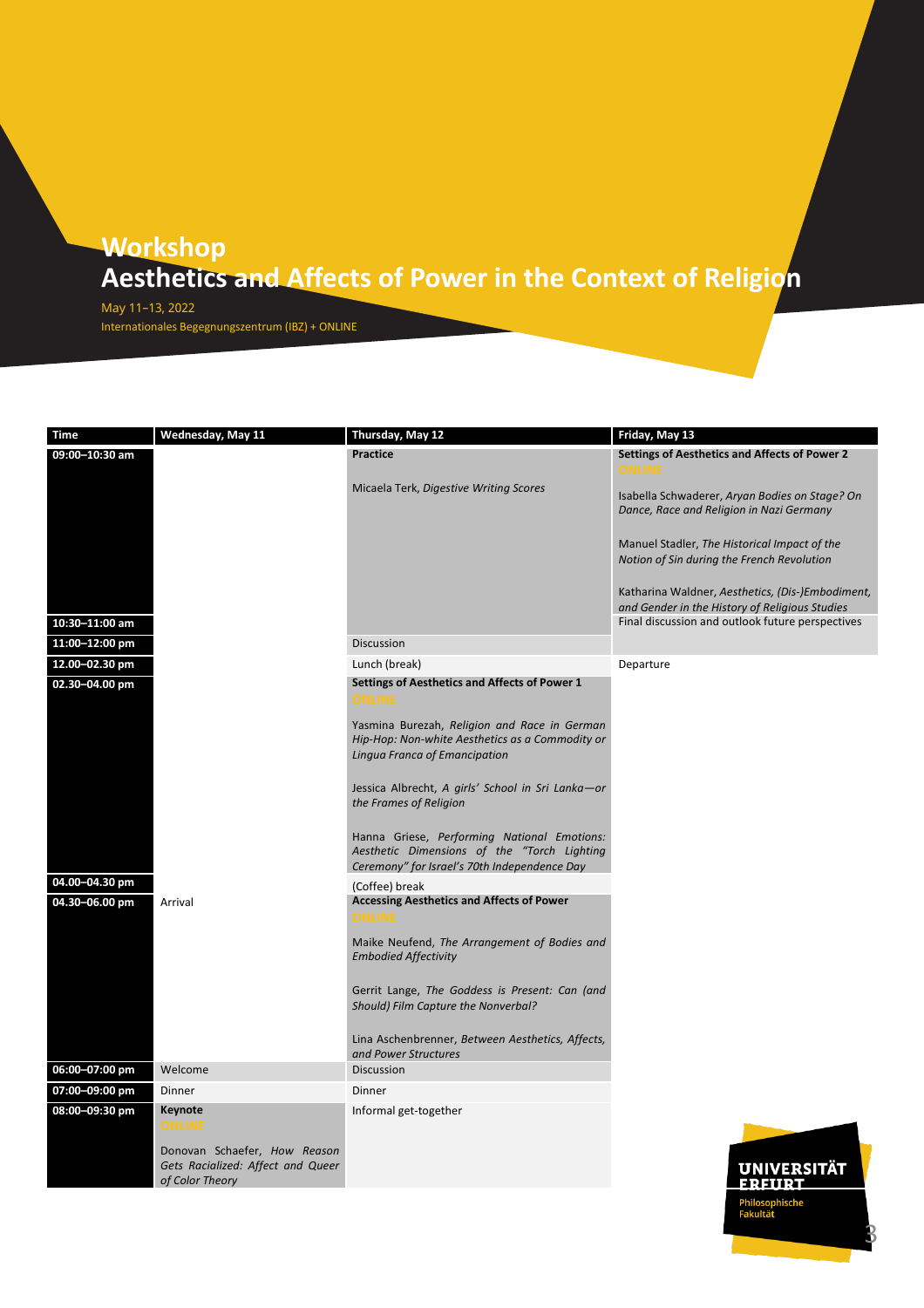May 11–13, 2022 Internationales Begegnungszentrum (IBZ) + ONLINE

#### **Wednesday, 11.05.2022**

### **Keynote ONLINE**

**How Reason Gets Racialized: Affect and Queer of Color Theory** 08:00 pm |Donovan Schaefer

### **Thursday, 12.05.2022**

**Practice Digestive Writing Scores** 09:00 am | Micaela Terk

#### **Settings of Aesthetics and Affects of Power 1 ONLINE**

**Religion and Race in German Hip-Hop: Non-white Aesthetics as a Commodity or Lingua Franca of Emancipation**

02:30 pm | Yasmina Burezah

**A girls' School in Sri Lanka—or the Frames of Religion**

03:00 pm | Jessica Albrecht

**Performing National Emotions: Aesthetic Dimensions of the "Torch Lighting Ceremony" for Israel's 70th Independence Day**

03:30 pm | Hanna Griese

### **Accessing Aesthetics and Affects of Power ONLINE**

**The Arrangement of Bodies and Embodied Affectivity**

04:30 pm | Maike Neufend

# **The Goddess is Present: Can (and Should) Film Capture the Nonverbal?**

05:00 pm | Gerrit Lange

**Between Aesthetics, Affects, and Power Structures** 05:30 am | Lina Aschenbrenner

#### **Discussion**

**Discussion** 06:00 pm

**Friday, 12.12.2022**

#### **Settings of Aesthetics and Affects of Power 2 ONLINE**

**Aryan Bodies on Stage? On Dance, Race and Religion in Nazi Germany** 09:00 am |Isabella Schwaderer

## **The Historical Impact of the Notion of Sin during the French Revolution**

09:30 am | Manuel Stadler

# **Aesthetics, (Dis-)Embodiment, and Gender in the History of Religious Studies**

10:00 am | Katharina Waldner

### **Discussion**

**Final discussion and outlook future perspectives**

10:30 am

Online-participation is possible. Please contact Lina Aschenbrenner, lina.aschenbrenner@unierfurt.de

**https://www.uni[erfurt.de/en/universitaet/aktuelles/veranstaltung](mailto:lina.aschenbrenner@uni-erfurt.de)sk alender/eventdetail/aesthetics-and-affects-ofpower-in-the-context-of-religion**

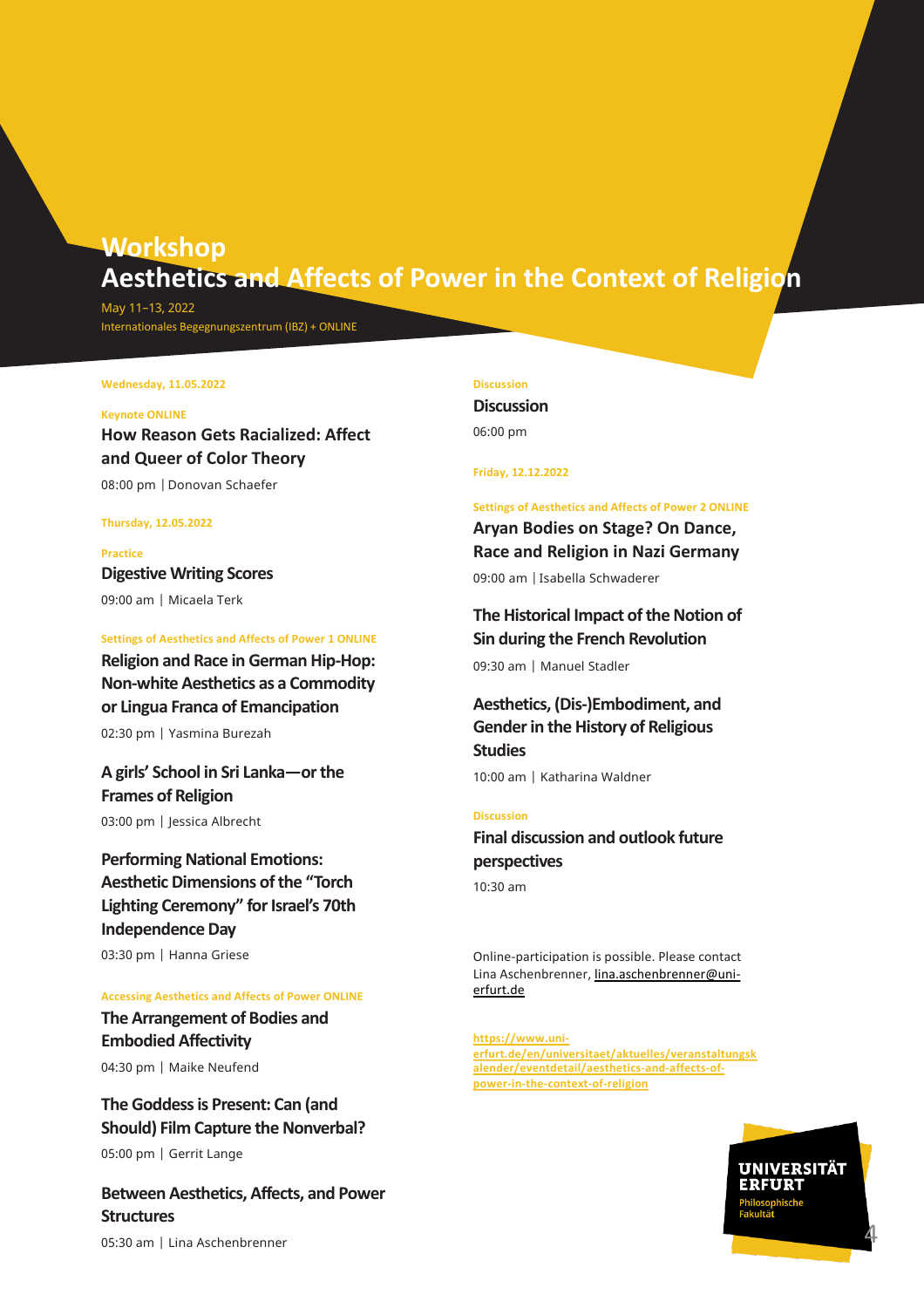May 11–13, 2022 Internationales Begegnungszentrum (IBZ) + ONLINE

### **Wednesday, 11.05.2022**

#### **Keynote ONLINE**

## **How Reason Gets Racialized: Affect and Queer of Color Theory**

### 08:00 pm |Donovan Schaefer

This talk analyzes how racist hierarchies come to feel, for dominant groups, like neutral reason. Combining queer of color scholarship with affect theory, it begins by rejecting the traditional Enlightenment divide between thinking and feeling. Rather than seeing racism as the infringement of feeling into the realm of reason, it recasts the whole apparatus of reason as shot through with feeling. Turning to scholars of race and affect like Mel Chen, Sharon Patricia Holland, and José Esteban Muñoz, this model is then developed into a theory of "racialized reason." "Racialized reason" names the processes by which racist ideas are mobilized and held in place by underlying racialized feelings. The power of these ideas lies in the way they mask their affective determination and present themselves as level ground.

#### **Thursday, 12.05.2022**

#### **Practice**

### **Digestive Writing Scores**

09:00 am | Micaela Terk

In this performative writing workshop, we will use movement, somatic scores, and *digestive writing* as a means of reflecting on correlations between sensing and doing, particularly within academic frameworks. We will engage methods in embodied critical learning as part of our choreographic exploration into educational environments: a space where the body is disciplined towards supporting cognitive effort, and "physical education" has little to do with embodied sense-making, inferring a very specific form of goal-oriented physicality. Working through a collectively constructed *Embodied Learning Lexicon*, I will invite us to dive into the sensorial affects and power dynamics of the academic environment. Engaging the body as a source of knowledge and structure, we will practice writing as a form of re-writing and re-wiring embodied experience within such environments.

#### **Settings of Aesthetics and Affects of Power 1 ONLINE**

## **Religion and Race in German Hip-Hop: Non-white Aesthetics as a Commodity or Lingua Franca of Emancipation**

### 02:30 pm | Yasmina Burezah

Hip-Hop as an inherently Black art form is both represented and understood as a tool to make marginalized voices heard—a "diasporic lingua franca" (El-Tayeb 2011:40)—and the commodification and consumption of non-white people. Commercially successful German Hip-Hop is defined by the figure of the "Kanake". Being constructed in reference to US-American Hip-Hop, German Hip-Hop entails the parallelization of the N-Word to the German word: "Kanake". The term "Kanake" entails collective experiences of discrimination, vulnerability, community and the poverty of being a workingclass immigrant in Germany, but also conveys a racial identity linked to brown bodies and/or Islam. In this presentation

I will provide a detailed look at the particular affects provoked by hip-hop which manifest norms and carry the power to establish as well as disrupt power structures – depending on the individual context and the particular affected body. What role does the aesthetics of hip-hop actually play in these interrelations of race, religion, class and gender (and masculinity in particular)?

UNIVERSITÄT **ERFURT** 

5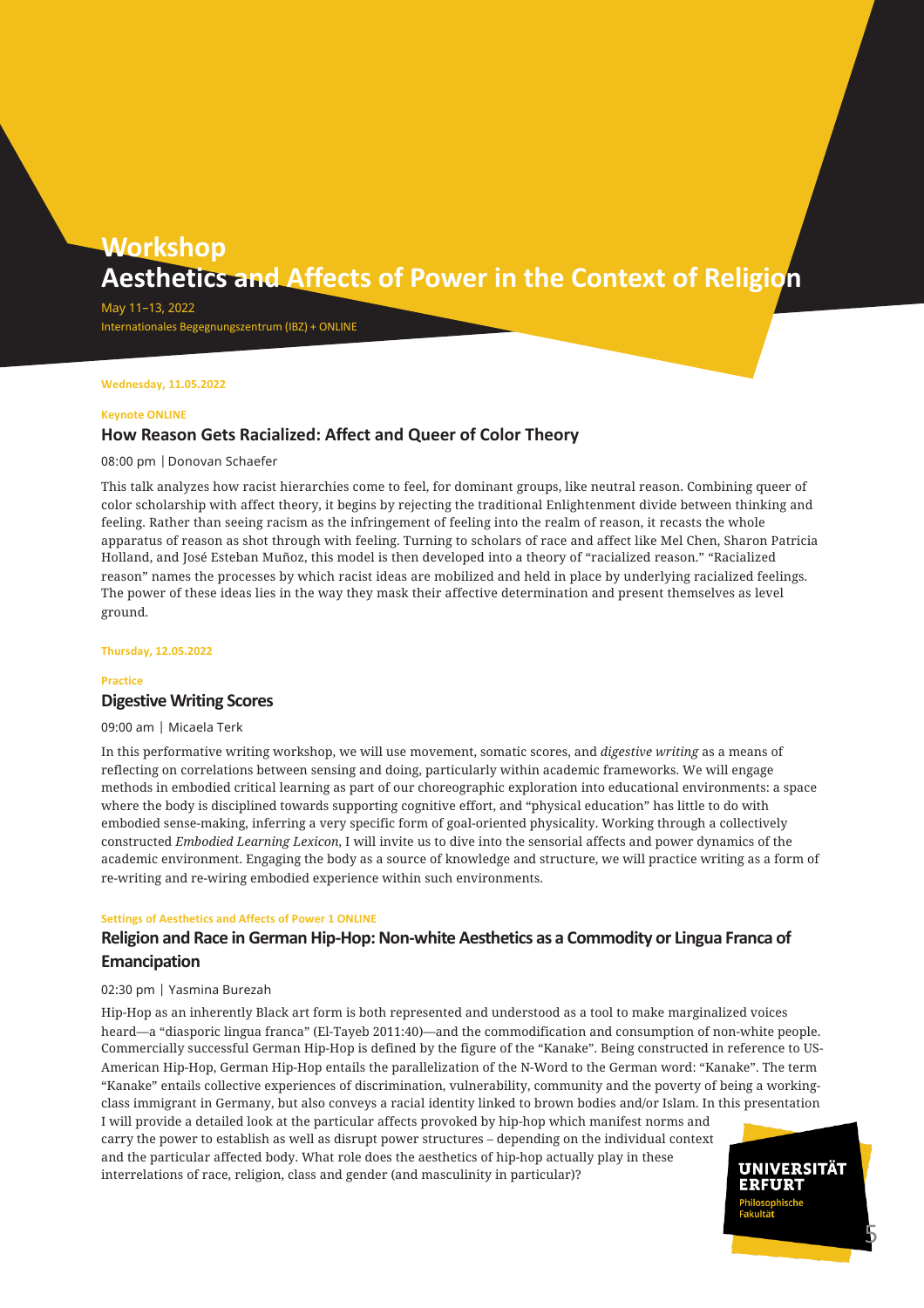May 11–13, 2022 Internationales Begegnungszentrum (IBZ) + ONLINE

## **A girls' School in Sri Lanka—or the Frames of Religion**

## 03:00 pm | Jessica Albrecht

Schools in Sri Lanka are religious institutions. Parents choose their children's school regarding whether it will be fitting for making them proper religious subjects. When asked where this religion takes place or what role religion plays in school, most alumnae do not have a definite answer or cannot draw a line between the religious and the nonreligious aspects of school life. This paper will give an insight to the daily practices at Musaeus College, Colombo, its dress codes, assemblies, the shrine room and the remembrance of the school's colonial history. 'Musaeites' consider their school years as formative of their selves; they learned how to be a woman\* in Sri Lanka or abroad; they establish a relation to religion happening at the borders of the frame of 'religion'. Their narrations will be put in contact with Butler's theories on affect and assemblages to decolonize the aesthetics of religion.

## **Performing National Emotions: Aesthetic Dimensions of the "Torch Lighting Ceremony" for Israel's 70th Independence Day**

## 03:30 pm | Hanna Griese

Every year, the State of Israel celebrates its Independence Day with an official ceremony on Mount Herzl in Jerusalem. For its 70th anniversary in 2018, however, a particular opulent cel- ebration was staged. Through a sophisticated performance, employing numerous religious motifs, narratives and symbols, this ceremony not only appealed to all the senses but also shaped national identity and profound emotions. The aesthetical dimension of this ceremony decisively sustains its performativity by shaping emotions that contribute to the legitimization of the performed narratives of national identity.

The presentation examines this ceremony regarding its performative and affective processes, asking on a meta-level for theoretical concepts to frame the case study. Above all, I am inter- ested in the following questions: How are physicalaffective activities such as singing and danc- ing related to the formation and maintenance of national identity? How are emotions shaped in public events and how do they sustain (political) narratives?

## **Accessing Aesthetics and Affects of Power ONLINE**

## **The Arrangement of Bodies and Embodied Affectivity**

## 04:30 pm | Maike Neufend

My book project presents an ethnography of the self, embodied by a particular culture of emotion through contemporary spiritual practices in Lebanon. This study resists understanding aesthetic experiences of sensuality and extra-ordinariness as autonomous from social conditions. On the contrary, the study is able to show how spiritual experiences and class membership not only overlap in a kind of aesthetic sociality but are limited to an elite. Within this frame I would like to discuss how an aesthetic experience is constructed by interlocutors between self-care and community-care and how this may be analyzed through communication. By sharing my observations of the meetings with a Sheikh that take place in the apartments of interlocutors, I will show how the bodies are arranged in mutual relation to each other and how this order is maintained and disrupted: the apartment becomes a private-public communication space in which the intensification of perception becomes crucial.

> UNIVERSITÄT **ERFURT**

6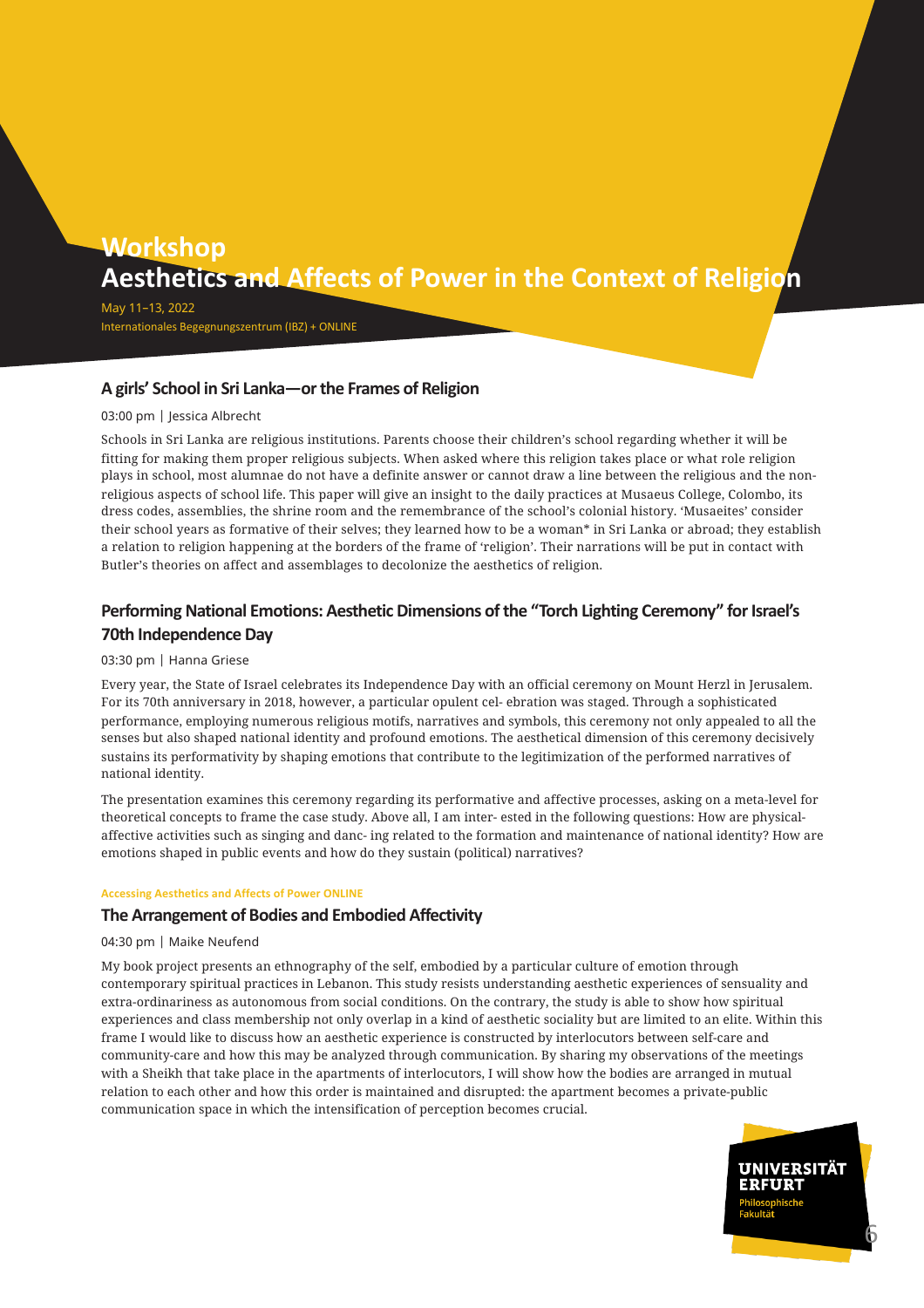May 11–13, 2022 Internationales Begegnungszentrum (IBZ) + ONLINE

## **The Goddess is Present: Can (and Should) Film Capture the Nonverbal?**

## 05:00 pm | Gerrit Lange

How can we try to understand nonverbal communication without merely trying to translate it into written text? In search for an answer, I make use of the medium film to capture those aspects of religious situations that get lost during the translation into text.

In my dissertation project about the Himalayan Hindu Goddess Naiṇī Devī, I try to get hold of the affects, atmospheres and "fields of power" involved in rituals from an angle of filmmaking as well as from an angle of writing. Presenting some scenes of my ethnographic film, "A Goddess as Guest", I hope for a vivid discussion ahout film as a is an ethnographic, but largely non-verbal way to think about the nonverbal gestures and sensual strategies involved in forming a system of shared knowledge and interpretations.

## **Between Aesthetics, Affects, and Power Structures**

## 05:30 am | Lina Aschenbrenner

In line with a paradigm of embodiment, thinking materiality and aesthetics of religion to access and understand the social and cultural impact of religion and its practices has become indispensable to the academic study of religion. On the other hand, scholars have been drawing attention to affects as socially important mechanisms and processes establishing discourses, norms, and power structures. This talk intends to open a space to think materiality, aesthetics, and affects of power together. I start by drawing attention to how an aesthetics of religion approach can be used to ground affect thinking in bodies and to enable the observation and understanding of embodied and thus mostly implicit mechanisms, structures, and processes of power. In turn, I demonstrate that existing affect theories provide a muchneeded meta-framework to capture and trace aesthetic processes, which establish power structures and hierarchies. I then introduce 'assemblage thinking' as a framework to embrace an aesthetics' as well as an affects' focus. Ultimately, I will turn to the example Hawaiian hula dance. Here, existing social and cultural norms, ethics, and categories such as race play a 'territorializing' as well as 'deterritorializing' role causing the maintenance of colonial power structures as well as enabling their disruption.

### **Friday, 13.05.2022**

#### **Settings of Aesthetics and Affects of Power 2 ONLINE**

## **Aryan Bodies on Stage? On Dance, Race and Religion in Nazi Germany**

## 09:00 am |Isabella Schwaderer

Madame Menaka was the stage name of the Bengali dancer and choreographer Leila Roy-Sokhey (1899-1947) who toured Germany and Europe with her Indian Ballet from 1936-38. I use the press coverage of the tour to shed light on questions regarding religious and racist stereotypes, the notion of "Aryan" or "Aryan origins", and how the ideas of of völkisch art shaped the perception of the theatre critics. How did they look at the visible traits of the performers, their bodies, postures, movements, and skin shades? And how are these discourses related to political attempts to create a master narrative of a racially homogenous and spiritually oriented social utopia? How did the descriptions of the Indian stage performances help to construct a specifically German identity?

> UNIVERSITÄT **ERFURT**

> > 7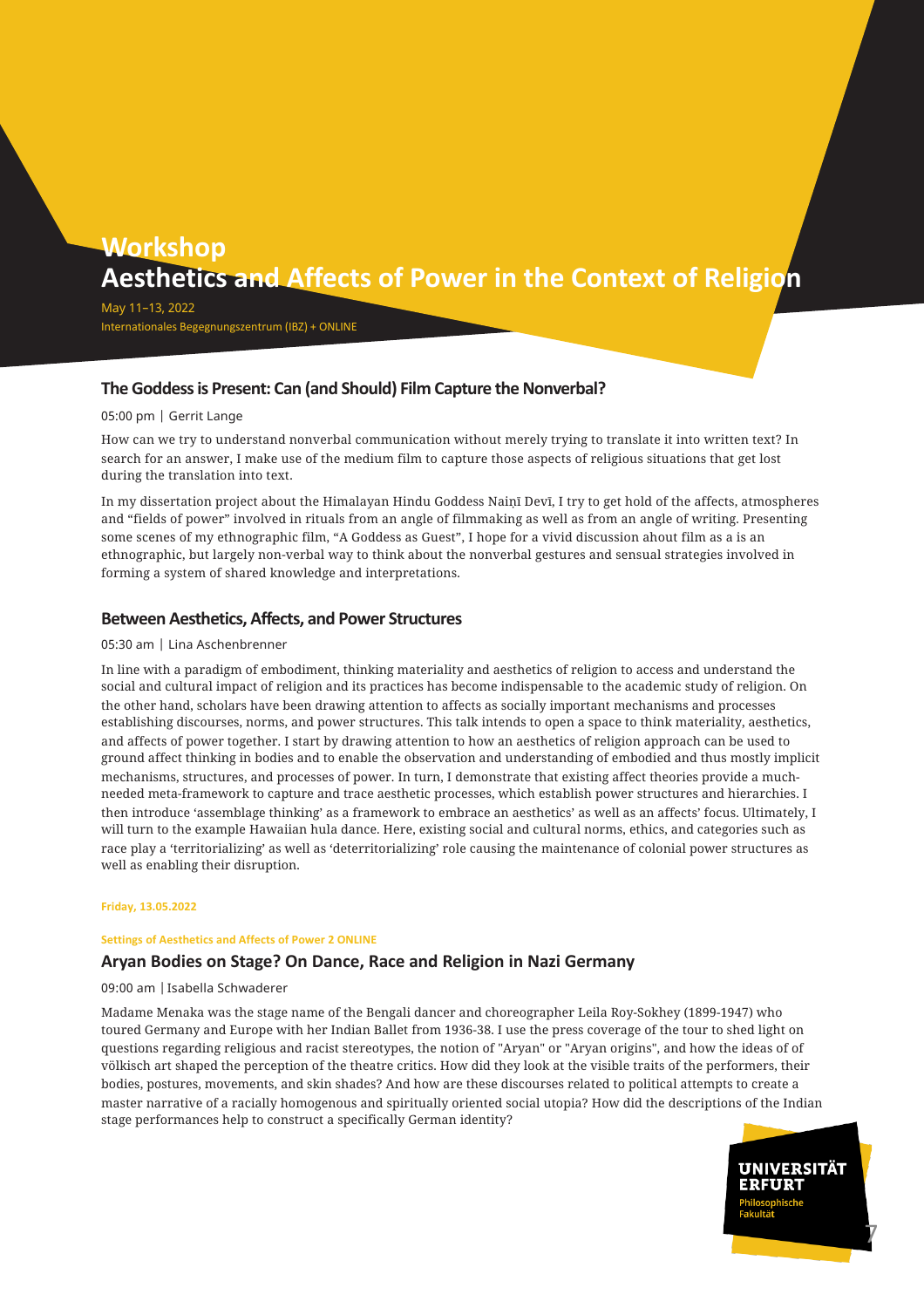May 11–13, 2022 Internationales Begegnungszentrum (IBZ) + ONLINE

## **The Historical Impact of the Notion of Sin during the French Revolution**

## 09:30 am | Manuel Stadler

Although the impact of affects related to the concept of religion has become a sort of commonplace to explain outbursts of collective violence during the French Revolution there is only scarce research that focusses on the notion of sin as one specific action motivation among many others.

In this talk I will provide empirical historical data regarding the schism during the French Revolution that allows insight into the feeling rules of socio-historical actors. My theoretical approach is inspired by Robert Hertz´ (1881- 1915) reflections on religion as a force field consisting of poles of *attraction* and *repulsion*. I will argue that the targets of seemingly irrational acts of group violence were not arbitrary chosen but selected through their symbolic value. My claim is that the notion of sin as an action-guiding motive should be taken seriously in socio-historical research.

## **Aesthetics, (Dis-)Embodiment, and Gender in the History of Religious Studies**

## 10:00 am | Katharina Waldner

The history of religious studies can be seen as an ongoing disembodiment of religion(s). Starting from ideas of "religion" as scriptures to be collected (Friedrich Max Müller) and constructing notions like "animism", "tabu" or "ritual", scholars tried to "tame" religion which they imagined as the religion of the "others", quite often as "the other" as such to their own enlightened Christianities. At the same time the concept of "religious experience" emerged in the field of phenomenology of religions as a means of coming to terms with one's own sadness at the taming and disenchantment of the religious. These descriptions of "religious experiences" show thus a remarkable ambivalence. "Religious experiences" are often denoted as "aesthetic" and extraordinary but at the same time as dangerous, primitive, and female. The paper analyzes this discourse in religious studies texts in the so-called long 19th century, using Jane Ellen Harrison and Gerardus van der Leeuw as a comparative example.